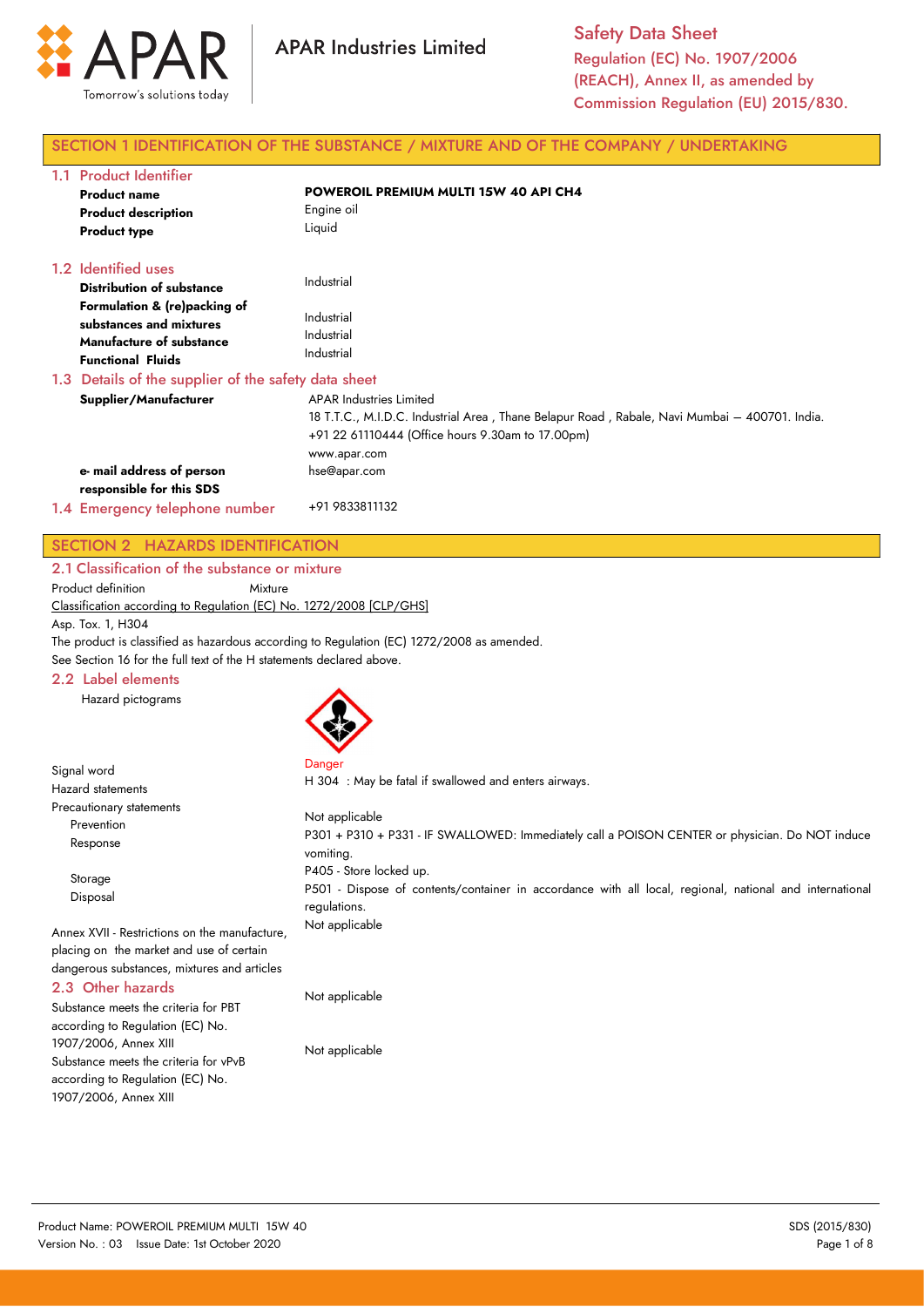

Safety Data Sheet Regulation (EC) No. 1907/2006 (REACH), Annex II, as amended by Commission Regulation (EU) 2015/830.

# SECTION 3 COMPOSTION/ INFORMATION ON INGREDIENTS

| 3.2 Mixtures                                                                             | <b>Mixture</b>                                                   |         |                                                                    |             |
|------------------------------------------------------------------------------------------|------------------------------------------------------------------|---------|--------------------------------------------------------------------|-------------|
| <b>Product/Ingredient name</b>                                                           | <b>Identifiers</b>                                               | %       | Classification<br><b>Regulation (EC) No. 1272/2008</b><br>[CLP]    | <b>Type</b> |
| Distillate (petroleum), hydro treated Heavy<br>Paraffinic                                | CAS: 64742-54-7                                                  | 80 - 90 | Asp. Tox. 1, H304                                                  | $[1]$       |
| Zinc dialkyl<br>dithiophosphate<br>Calcium long-chain<br>alkaryl sulfonate<br>(Additive) | CAS: 68649-42-3<br>(EC: 272-028-3)<br>Proprietary<br>Proprietary | $1-2,4$ | Skin Irrit. 2, H315 Eye Dam.<br>1. H318<br>Aquatic Chronic 2, H411 | $[1]$       |

There are no additional ingredients present which, within the current knowledge of the supplier and in the concentrations applicable, are classified as hazardous to health or the environment, are PBTs or vPvBs or have been assigned a workplace exposure limit and hence require reporting in this section. **Type** 

[1] Substance classified with a health or environmental hazard

[2] Substance with a workplace exposure limit

[3] Substance meets the criteria for PBT according to Regulation (EC) No. 1907/2006, Annex XIII

[4] Substance meets the criteria for vPvB according to Regulation (EC) No. 1907/2006, Annex XIII

[5] Substance of equivalent concern

## SECTION 4 FIRST AID MEASURES 4.1 Description of first aid measures

| 4. Description of this did measures |                                                                                                                                                                                                                                                                                                                                                       |
|-------------------------------------|-------------------------------------------------------------------------------------------------------------------------------------------------------------------------------------------------------------------------------------------------------------------------------------------------------------------------------------------------------|
| Eye contact                         | Rinse cautiously with water for several minutes. Remove contact lenses, if present and easy to do. Continue<br>rinsing. If irritation, blurred vision or swelling occurs and persists, obtain medical advice from a specialist.<br>If breathing is difficult, remove victim to fresh air and keep at rest in a position comfortable for breathing. If |
| Inhalation                          | casualty is unconscious and: If not breathing, if breathing is irregular or if respiratory arrest occurs, provide<br>artificial respiration or oxygen by trained personnel. Get medical attention if adverse health effects persist<br>or are severe. Maintain an open airway.                                                                        |
| Skin contact                        | Wash with soap and water. Remove contaminated clothing and shoes. Handle with care and dispose of in a<br>safe manner. Seek medical attention if skin irritation, swelling or redness develops and persists.                                                                                                                                          |
|                                     | Accidental high pressure injection through the skin requires immediate medical attention. Do not wait for<br>symptoms to develop.                                                                                                                                                                                                                     |
|                                     | Always assume that aspiration has occurred. Do not induce vomiting. Can enter lungs and cause damage. If<br>vomiting occurs, the head should be kept low so that vomit does not enter the lungs. Seek professional                                                                                                                                    |
| Ingestion                           | medical attention or send the casualty to a hospital. Do not wait for symptoms to develop.<br>Never give anything by mouth to an unconscious person. If unconscious, place in recovery position and get<br>medical attention immediately. Maintain an open airway. Loosen tight clothing such as a collar, tie, belt or<br>waistband.                 |
|                                     | No action shall be taken involving any personal risk or without suitable training. It may be dangerous to the<br>person providing aid to give mouth-to-mouth resuscitation.                                                                                                                                                                           |
|                                     | Before attempting to rescue casualties, isolate area from all potential sources of ignition including                                                                                                                                                                                                                                                 |
| Protection of first-aiders          | disconnecting electrical supply. Ensure adequate ventilation and check that a safe, breathable atmosphere<br>is present before entry into confined spaces.                                                                                                                                                                                            |

# 4.2 Most important symptoms and effects, both acute and delayed

| Potential acute health effects                                   |                                                                                                            |  |  |  |
|------------------------------------------------------------------|------------------------------------------------------------------------------------------------------------|--|--|--|
| Eye contact may cause redness and transient pain.<br>Eye contact |                                                                                                            |  |  |  |
| <b>Inhalation</b>                                                | Inhalation of oil mist or vapours at elevated temperatures may cause respiratory irritation.               |  |  |  |
| Skin contact                                                     | No known significant effects or critical hazards.                                                          |  |  |  |
| Ingestion                                                        | May be fatal if swallowed and enters airways.                                                              |  |  |  |
|                                                                  | 4.3 Indication of any immediate medical attention and special treatment needed                             |  |  |  |
| Notes to physician                                               | Due to low viscosity there is a risk of aspiration if the product enters the lungs. Treat symptomatically. |  |  |  |
| Specific treatments                                              | Always assume that aspiration has occurred.                                                                |  |  |  |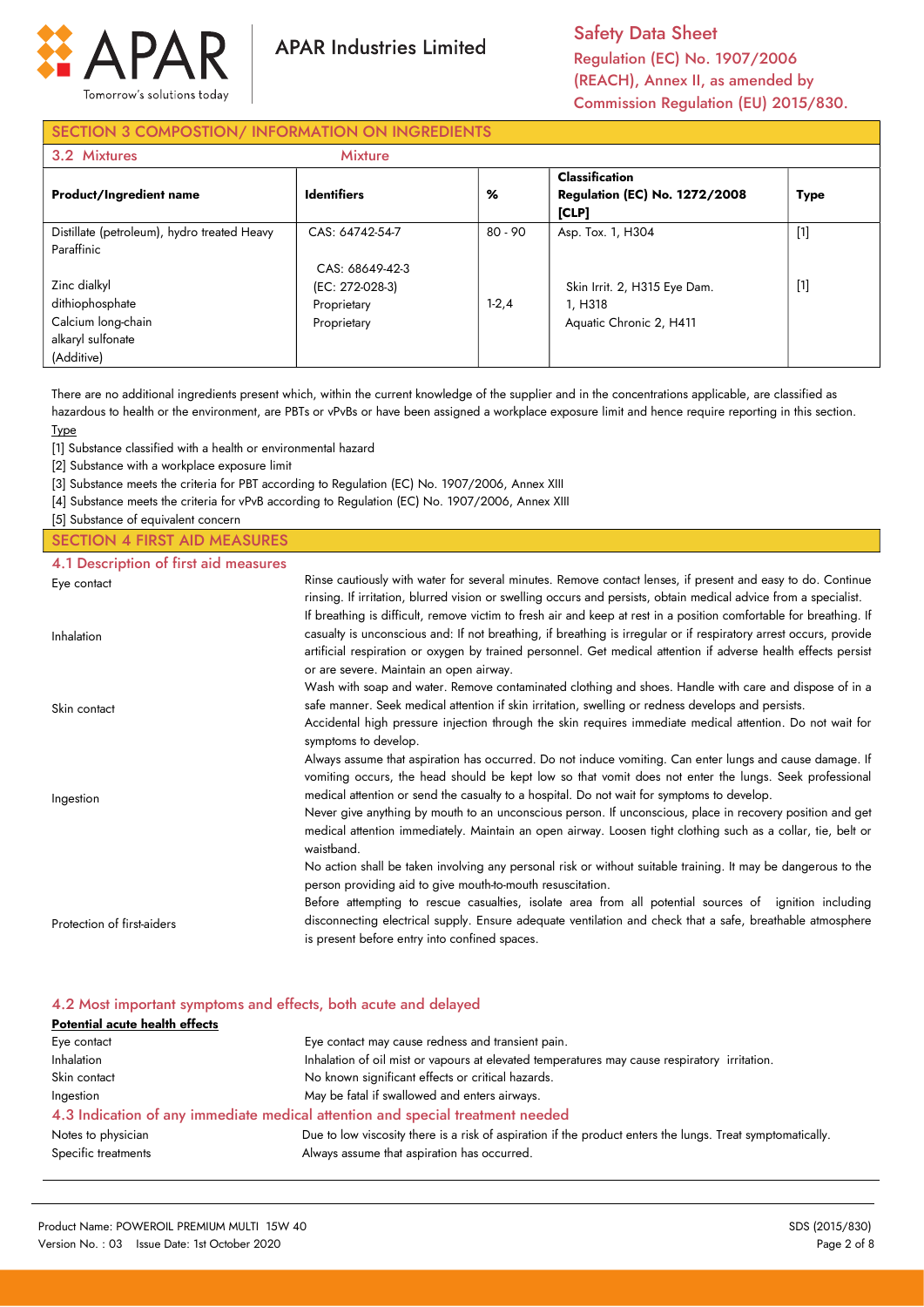

Safety Data Sheet Regulation (EC) No. 1907/2006 (REACH), Annex II, as amended by Commission Regulation (EU) 2015/830.

| <b>SECTION 5 FIRE FIGHTING MEASURES</b>                   |                                                                                                                                                                            |  |  |  |
|-----------------------------------------------------------|----------------------------------------------------------------------------------------------------------------------------------------------------------------------------|--|--|--|
| 5.1 Extinguishing media                                   |                                                                                                                                                                            |  |  |  |
| Suitable extinguishing media                              | Dry chemicals. Foam. Carbon dioxide (CO <sub>2</sub> ). Water spray or foam.                                                                                               |  |  |  |
| Unsuitable extinguishing media                            | Do not use direct water jets on the burning product; they could cause splattering and spread the fire.                                                                     |  |  |  |
|                                                           | Simultaneous use of foam and water on the same surface is to be avoided as water destroys the foam.                                                                        |  |  |  |
| 5.2 Special hazards arising from the substance or mixture |                                                                                                                                                                            |  |  |  |
| Hazards from the substance                                | In a fire or if heated, a pressure increase will occur and the container may burst.                                                                                        |  |  |  |
| or mixture                                                | This substance will float and can be reignited on surface water.                                                                                                           |  |  |  |
| Hazardous thermal                                         | Incomplete combustion is likely to give rise to a complex mixture of airborne solid and liquid particulates,                                                               |  |  |  |
| decomposition products                                    | gases, including carbon monoxide, H2S, SOx (sulfur oxides) or sulfuric acid and unidentified organic and<br>inorganic compounds.                                           |  |  |  |
| 5.3 Advice for firefighters                               |                                                                                                                                                                            |  |  |  |
| Special precautions for firefighters                      | Promptly isolate the scene by removing all persons from the vicinity of the incident if there is a fire. No                                                                |  |  |  |
|                                                           | action shall be taken involving any personal risk or without suitable training.                                                                                            |  |  |  |
| Special protective equipment for fire-fighters            | Fire-fighters should wear appropriate protective equipment and self-contained breathing apparatus (SCBA)                                                                   |  |  |  |
|                                                           | with a full face-piece operated in positive pressure mode. Clothing for fire-fighters (including helmets,                                                                  |  |  |  |
|                                                           | protective boots and gloves) conforming to European standard EN 469 will provide a basic level of                                                                          |  |  |  |
|                                                           | protection for chemical incidents.                                                                                                                                         |  |  |  |
| <b>SECTION 6 ACCIDENTAL RELEASE MEASURES</b>              |                                                                                                                                                                            |  |  |  |
|                                                           | 6.1 Personal precautions, protective equipment and emergency procedures                                                                                                    |  |  |  |
| For non-emergency personnel                               | Avoid breathing vapour or mist. Keep non-involved personnel away from the area of spillage. Alert                                                                          |  |  |  |
|                                                           | emergency personnel. Except in case of small spillages, the feasibility of any actions should always be                                                                    |  |  |  |
|                                                           | assessed and advised, if possible, by a trained, competent person in charge of managing the emergency.                                                                     |  |  |  |
|                                                           | Stop leak if safe to do so. Avoid direct contact with the product. Stay upwind/keep distance from source. In                                                               |  |  |  |
|                                                           | case of large spillages, alert occupants in downwind areas.<br>Eliminate all ignition sources if safe to do so. Spillages of limited amounts of product, especially in the |  |  |  |
|                                                           | open air when vapours will be usually quickly dispersed , are dynamic situations, which will presumably limit                                                              |  |  |  |
|                                                           | the exposure to dangerous concentrations.                                                                                                                                  |  |  |  |
|                                                           | Note : recommended measures are based on the most likely spillage scenarios for                                                                                            |  |  |  |
|                                                           | this material; however, local conditions (wind, air temperature, wave/current                                                                                              |  |  |  |
|                                                           | direction and speed) may significantly influence the choice of appropriate actions.                                                                                        |  |  |  |
| For emergency responders                                  | For this reason, local experts should be consulted when necessary. Local regulations may also prescribe or                                                                 |  |  |  |
|                                                           | limit actions to be taken.                                                                                                                                                 |  |  |  |
|                                                           | Small spillages: normal antistatic working clothes are usually adequate.                                                                                                   |  |  |  |
|                                                           | Large spillages: full body suit of chemically resistant and thermal resistant material should be used. Work                                                                |  |  |  |
|                                                           | gloves providing adequate chemical resistance, specifically to aromatic hydrocarbons.                                                                                      |  |  |  |
|                                                           | Note : gloves made of PVA are not water-resistant, and are not suitable for emergency use. Safety helmet,                                                                  |  |  |  |
|                                                           | antistatic non-skid safety shoes or boots. Goggles and /or face shield, if splashes or contact with eyes is                                                                |  |  |  |
|                                                           | possible or anticipated.                                                                                                                                                   |  |  |  |
|                                                           | Respiratory protection : A half or full-face respirator with filter(s) for organic vapours (and when applicable                                                            |  |  |  |
|                                                           | for H2S) a Self Contained Breathing Apparatus (SCBA) can be used according to the extent of spill and                                                                      |  |  |  |
|                                                           | predictable amount of exposure. If the situation cannot be completely assessed, or if an oxygen deficiency                                                                 |  |  |  |
|                                                           | is possible, only SCBA's should be used.                                                                                                                                   |  |  |  |
| <b>6.2 Environmental precautions</b>                      | Prevent product from entering sewers, rivers or other bodies of water. If necessary dike the product with                                                                  |  |  |  |
|                                                           | dry earth, sand or similar non-combustible materials. In case of soil contamination, remove contaminated<br>soil and treat in accordance with local regulations.           |  |  |  |
|                                                           | In case of small spillages in closed waters (i.e. ports), contain product with floating barriers or other                                                                  |  |  |  |
|                                                           | equipment. Collect spilled product by absorbing with specific floating absorbents.                                                                                         |  |  |  |
|                                                           | If possible, large spillages in open waters should be contained with floating barriers or other mechanical                                                                 |  |  |  |
|                                                           | means. If this is not possible, control the spreading of the spillage, and collect the product by skimming or                                                              |  |  |  |
|                                                           | other suitable mechanical means. The use of dispersants should be advised by an expert, and, if required,                                                                  |  |  |  |
|                                                           | approved by local authorities.                                                                                                                                             |  |  |  |
|                                                           |                                                                                                                                                                            |  |  |  |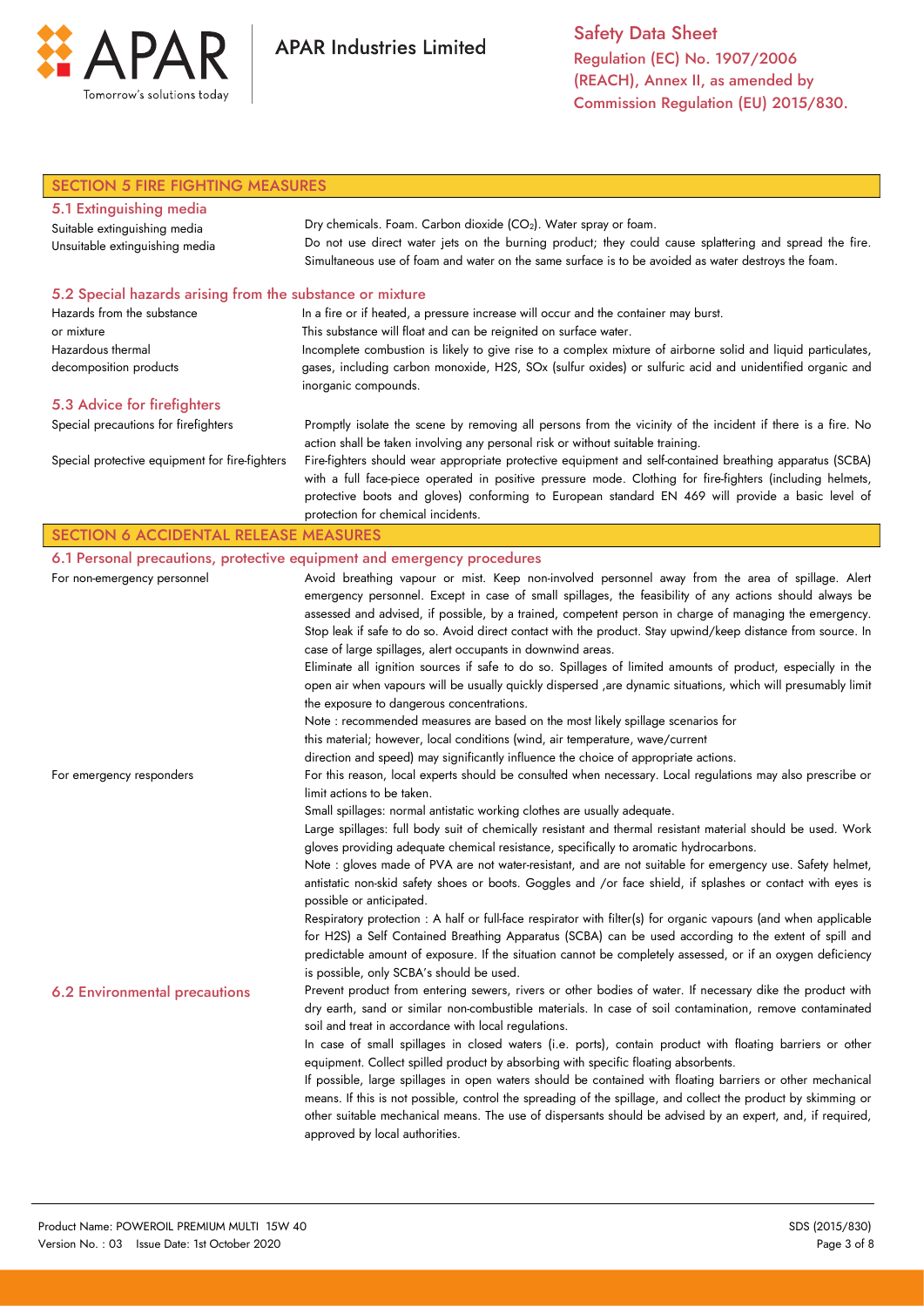

### 6.3 Methods and material for containment

| Stop leak if without risk. Absorb spilled product with suitable non-combustible materials.<br>Large spillages may be cautiously covered with foam, if available, to limit vapour cloud formation. Do not<br>use water jet. When inside buildings or confined spaces, ensure adequate ventilation. Transfer collected<br>product and other contaminated materials to suitable containers for recovery or safe disposal.<br>See Section 1 for emergency contact information.<br>See Section 8 for information on appropriate personal protective equipment.<br>See Section 13 for additional waste treatment information.                                                                                                                                                                                                                                                                                                                                                                                                                                                                                                                                                                                                              |
|--------------------------------------------------------------------------------------------------------------------------------------------------------------------------------------------------------------------------------------------------------------------------------------------------------------------------------------------------------------------------------------------------------------------------------------------------------------------------------------------------------------------------------------------------------------------------------------------------------------------------------------------------------------------------------------------------------------------------------------------------------------------------------------------------------------------------------------------------------------------------------------------------------------------------------------------------------------------------------------------------------------------------------------------------------------------------------------------------------------------------------------------------------------------------------------------------------------------------------------|
| <b>SECTION 7 HANDLING AND STORAGE</b>                                                                                                                                                                                                                                                                                                                                                                                                                                                                                                                                                                                                                                                                                                                                                                                                                                                                                                                                                                                                                                                                                                                                                                                                |
| Ensure that proper housekeeping measures are in place. Contaminated materials should not be allowed to<br>accumulate in the workplaces and should never be kept inside the pockets. Eating, drinking and smoking<br>should be prohibited in areas where this material is handled, stored and processed. Wash hands<br>thoroughly after handling. Change contaminated clothes at the end of working shift. See also Section 8 for<br>additional information on hygiene measures.<br>Storage area layout, tank design, equipment and operating procedures must comply with the relevant                                                                                                                                                                                                                                                                                                                                                                                                                                                                                                                                                                                                                                                |
| regional, national or local legislation. Storage installations should be designed with adequate bunds in case<br>of leaks or spills. Cleaning, inspection and maintenance of internal structure of storage tanks must be done<br>only by properly equipped and qualified personnel as defined by national, local or company regulations.                                                                                                                                                                                                                                                                                                                                                                                                                                                                                                                                                                                                                                                                                                                                                                                                                                                                                             |
| <b>SECTION 7 HANDLING AND STORAGE</b>                                                                                                                                                                                                                                                                                                                                                                                                                                                                                                                                                                                                                                                                                                                                                                                                                                                                                                                                                                                                                                                                                                                                                                                                |
| Store separately from oxidising agents.<br>Recommended materials for containers, or container linings use mild steel, stainless steel. Not suitable :<br>Some synthetic materials may be unsuitable for containers or container linings depending on the material<br>specification and intended use. Compatibility should be checked with the manufacturer.<br>Keep only in the original container or in a suitable container for this kind of product. Keep container tightly<br>closed and sealed until ready for use. Do not store in unlabelled containers. Containers that have been<br>opened must be carefully resealed and kept upright to prevent leakage. Empty containers may contain<br>harmful, flammable/combustible or explosive residue or vapours. Do not cut, grind, drill, weld, reuse or<br>dispose of containers unless adequate precautions are taken against these hazards. Store locked up. Protect<br>from sunlight.<br>Not available<br>Not available<br>SECTION 8 EXPOSURE CONTROLS / PERSONAL PROTECTION<br>The list of Identified Uses in Section 1 should be consulted for any available use-specific information provided in the Exposure Scenario(s).<br>Exposure limits values<br>PEL 5 mg/m3 Mist. |
|                                                                                                                                                                                                                                                                                                                                                                                                                                                                                                                                                                                                                                                                                                                                                                                                                                                                                                                                                                                                                                                                                                                                                                                                                                      |
| If this product contains ingredients with exposure limits, personal, workplace atmosphere or biological<br>monitoring may be required to determine the effectiveness of the ventilation or other control measures<br>and/or the necessity to use respiratory protective equipment. Reference should be made to monitoring<br>standards, such as the following: European Standard EN 689 (Workplace atmospheres - Guidance for the<br>assessment of exposure by inhalation to chemical agents for comparison with limit values and measurement<br>strategy) European Standard EN 14042 (Workplace<br>atmospheres - Guide for the application and use of procedures for the assessment of exposure to chemical<br>and biological agents) European Standard EN 482 (Workplace atmospheres - General requirements for the<br>performance of procedures for the measurement of chemical agents) Reference to national guidance<br>documents for methods for the determination of hazardous substances will also be required.<br>Mechanical ventilation and local exhaust will reduce exposure via the air. Use oil resistant material in                                                                                                  |
| Distillate (petroleum), hydro treated Heavy                                                                                                                                                                                                                                                                                                                                                                                                                                                                                                                                                                                                                                                                                                                                                                                                                                                                                                                                                                                                                                                                                                                                                                                          |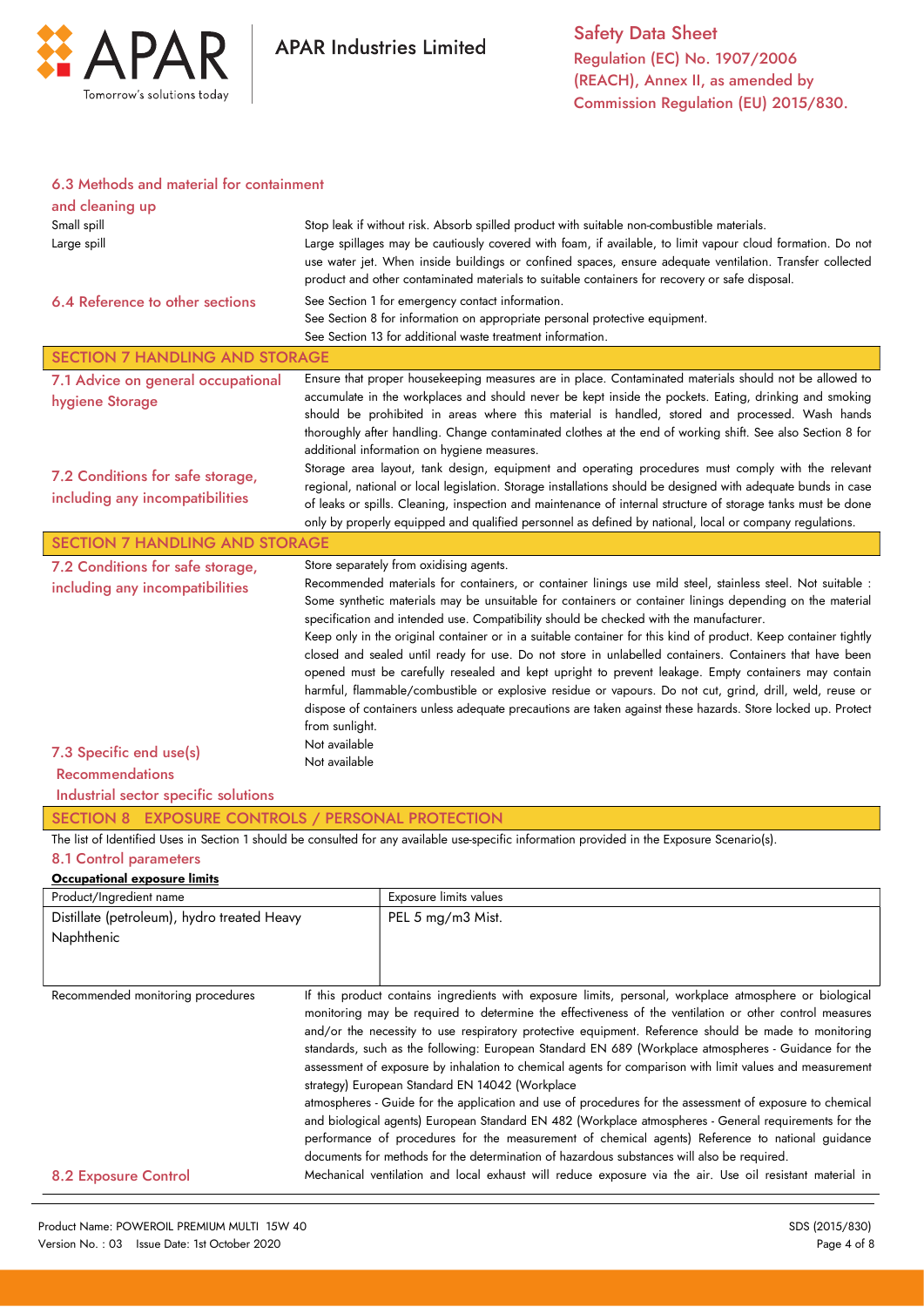

Safety Data Sheet Regulation (EC) No. 1907/2006 (REACH), Annex II, as amended by Commission Regulation (EU) 2015/830.

| <b>Appropriate engineering</b>                       | construction of handling equipment. Store under recommended conditions and if heated, temperature                  |  |  |  |
|------------------------------------------------------|--------------------------------------------------------------------------------------------------------------------|--|--|--|
| Controls                                             | control equipment should be used to avoid overheating.                                                             |  |  |  |
|                                                      |                                                                                                                    |  |  |  |
|                                                      | Wash hands, forearms and face thoroughly after handling chemical products,                                         |  |  |  |
| Individual protection measures                       | before eating, smoking and using the lavatory and at the end of the working period. Ensure that eyewash            |  |  |  |
| Hygiene measures                                     | stations and safety showers are close to the workstation location. Wash contaminated clothing before reuse.        |  |  |  |
|                                                      | Recommended: Safety glasses with side shields.                                                                     |  |  |  |
| Eye/face protection                                  |                                                                                                                    |  |  |  |
| Skin protection                                      | 4 - 8 hours (breakthrough time): nitrile rubber                                                                    |  |  |  |
| Hand protection                                      | Wear protective clothing if there is a risk of skin contact. Change contaminated clothes at the end of             |  |  |  |
| Body protection                                      | working shift.                                                                                                     |  |  |  |
|                                                      | Appropriate footwear and any additional skin protection measures should be selected based on the task              |  |  |  |
| Other skin protection                                |                                                                                                                    |  |  |  |
|                                                      | being performed and the risks involved and should be approved by a specialist before handling this                 |  |  |  |
|                                                      | product.                                                                                                           |  |  |  |
| Respiratory protection                               | Respirator selection must be based on known or anticipated exposure levels, the hazards of the product and         |  |  |  |
|                                                      | the safe working limits of the selected respirator. Use a properly fitted, particulate filter respirator complying |  |  |  |
|                                                      | with an approved standard if a risk assessment indicates this is necessary.                                        |  |  |  |
|                                                      | Emissions from ventilation or work process equipment should be checked to ensure they comply with the              |  |  |  |
|                                                      | requirements of environmental protection legislation. In some cases, fume scrubbers, filters or engineering        |  |  |  |
| Environmental exposure controls                      | modifications to the process equipment will be necessary to reduce emissions to acceptable levels.                 |  |  |  |
| PHYSICAL AND CHEMICAL PROPERTIES<br><b>SECTION 9</b> |                                                                                                                    |  |  |  |
| Appearance                                           | Clear                                                                                                              |  |  |  |
| Physical state                                       | Liquid                                                                                                             |  |  |  |
| Color                                                | Yellow to Brown                                                                                                    |  |  |  |
| Odor                                                 | Motor oil odor                                                                                                     |  |  |  |
|                                                      |                                                                                                                    |  |  |  |
| Odour threshold                                      | Not available                                                                                                      |  |  |  |
| рH                                                   | Not applicable                                                                                                     |  |  |  |
| Melting point/Pour point                             | < - 24°C (ASTM D-97)                                                                                               |  |  |  |
| Flash point                                          | > 200°C ,COC (ASTM D 92)                                                                                           |  |  |  |
| Evaporation rate                                     | Not available                                                                                                      |  |  |  |
| Flammability (solid, gas)                            | Not available                                                                                                      |  |  |  |
| Flammability limits in air,                          | Not available                                                                                                      |  |  |  |
| lower, % by volume                                   |                                                                                                                    |  |  |  |
| Flammability limits in air,                          | Not available                                                                                                      |  |  |  |
| upper, % by volume                                   |                                                                                                                    |  |  |  |
| Vapour pressure                                      | $\leq$ 0,1 hPa (20 °C) (Mineral oil, ASTM D 5191) (CONCAWE, 2010                                                   |  |  |  |
| Density                                              | $0.890$ max at $15^{\circ}$ C                                                                                      |  |  |  |
| Solubility(ies)                                      |                                                                                                                    |  |  |  |
| Solubility (water)                                   | Insoluble in water                                                                                                 |  |  |  |
| Partition coefficient                                | Not available                                                                                                      |  |  |  |
| (n-octanol/water)                                    |                                                                                                                    |  |  |  |
|                                                      |                                                                                                                    |  |  |  |
| Decomposition temperature                            | No Data                                                                                                            |  |  |  |
| Auto-ignition temperature                            | $>300^{\circ}$ C                                                                                                   |  |  |  |
| Viscosity, Kinematic at 100°C (212°F)                | 14.5 mm <sup>2</sup> /s (100 °C) (ASTM D445)                                                                       |  |  |  |
| <b>Explosive properties</b>                          | No Data                                                                                                            |  |  |  |
| Oxidising properties                                 | No Data                                                                                                            |  |  |  |
| DMSO extractable compounds for base oil              | Not available                                                                                                      |  |  |  |
| substance(s) according to IP346                      | $< 3\%$                                                                                                            |  |  |  |
| <b>SECTION 10 STABILITY AND REACTIVITY</b>           |                                                                                                                    |  |  |  |
| <b>10.1 Reactivity</b>                               | No specific test data related to reactivity available for this product or its ingredients.                         |  |  |  |
| <b>10.2 Chemical stability</b>                       | Stable under normal conditions                                                                                     |  |  |  |
|                                                      | Under normal conditions of storage and use, hazardous reactions will not occur.                                    |  |  |  |
| 10.3 Possibility of hazardous                        | Oxidising agent.                                                                                                   |  |  |  |
| <b>Reactions</b>                                     | Keep away from extreme heat and oxidizing agents.                                                                  |  |  |  |
| 10.4 Conditions to avoid                             | Incomplete combustion is likely to give rise to a complex mixture of airborne solid and liquid particulates,       |  |  |  |
| 10.5 Incompatible materials                          | gases, including carbon monoxide, H2S, SOx (sulfur oxides) or sulfuric acid and unidentified organic and           |  |  |  |
|                                                      | inorganic compounds.                                                                                               |  |  |  |
| 10.6 Hazardous decomposition                         |                                                                                                                    |  |  |  |
| products                                             |                                                                                                                    |  |  |  |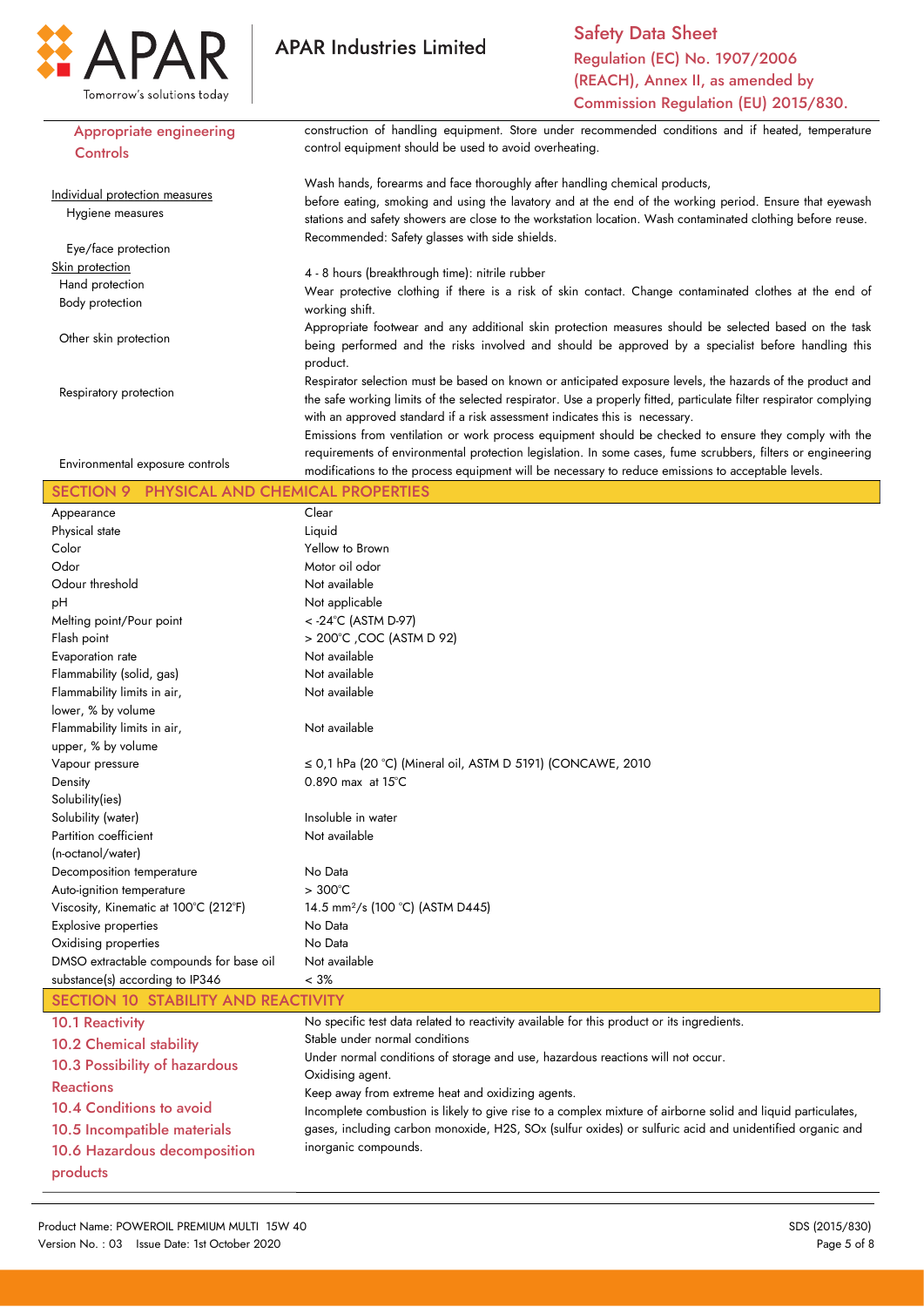

# SECTION 11 TOXICOLOGICAL INFORMATION

# 11.1 Information on toxicological effects

| <b>Acute toxicity</b>                                            |                                                                                                            |          |              |          |  |
|------------------------------------------------------------------|------------------------------------------------------------------------------------------------------------|----------|--------------|----------|--|
| Product/ingredient name                                          | Result                                                                                                     | Species  | Dose         | Exposure |  |
| Distillate (petroleum), hydrotreated heavy                       | LC50 Inhalation Dusts and mists                                                                            | Rat      | $>5.53$ mg/l | 4 hours  |  |
| paraffinic.                                                      | Rabbit<br>>5000 mg/kg<br>LD50 Dermal                                                                       |          |              |          |  |
|                                                                  | LD50 Oral<br>>5000 mg/kg<br>Rat<br>Fish 1<br>$4,4$ mg/l                                                    |          |              |          |  |
| Zinc dialkyl dithiophosphate                                     | LC50 fish 1                                                                                                | 96 hours |              |          |  |
| Calcium long-chain                                               | EC50 Daphnia 1<br>48 hours<br>Daphnia 1<br>5,4 mg/kg                                                       |          |              |          |  |
| alkaryl sulfonate                                                | ErC50 (algae)                                                                                              | algae    | 2.1mg/kg     | 96 hours |  |
| Irritation/Corrosion                                             |                                                                                                            |          |              |          |  |
| Skin                                                             | No known significant effects or critical hazards.                                                          |          |              |          |  |
| Eye                                                              | No known significant effects or critical hazards.                                                          |          |              |          |  |
| Respiratory                                                      | No known significant effects or critical hazards.                                                          |          |              |          |  |
| Sensitisation                                                    |                                                                                                            |          |              |          |  |
| <b>Skin</b>                                                      | No known significant effects or critical hazards.                                                          |          |              |          |  |
| Respiratory                                                      | No known significant effects or critical hazards.                                                          |          |              |          |  |
| Mutagenicity                                                     | No data available to indicate product or any components present at greater than 0.1% are mutagenic or      |          |              |          |  |
|                                                                  | genotoxic.                                                                                                 |          |              |          |  |
| <b>SECTION 11 TOXICOLOGICAL INFORMATION</b>                      |                                                                                                            |          |              |          |  |
| Carcinogenicity                                                  | The base oil(s) in this product is based on an severely hydrotreated distillate. The product should not be |          |              |          |  |
|                                                                  | regarded as a carcinogen.                                                                                  |          |              |          |  |
| Reproductive toxicity                                            | Contains no ingredient listed as toxic to reproduction.                                                    |          |              |          |  |
| Specific target organ toxicity                                   | Not classified                                                                                             |          |              |          |  |
| - single exposure                                                |                                                                                                            |          |              |          |  |
| Specific target organ toxicity                                   | Not classified                                                                                             |          |              |          |  |
| - repeated exposure                                              |                                                                                                            |          |              |          |  |
| Aspiration hazard                                                | Aspiration hazard - Category 1                                                                             |          |              |          |  |
| Information on likely routes of exposure                         | Not available.                                                                                             |          |              |          |  |
| Potential acute health effects                                   |                                                                                                            |          |              |          |  |
| Eye contact may cause redness and transient pain.<br>Eye contact |                                                                                                            |          |              |          |  |
| Inhalation                                                       | Inhalation of oil mist or vapours at elevated temperatures may cause respiratory irritation.               |          |              |          |  |
| Skin contact                                                     | No known significant effects or critical hazards.                                                          |          |              |          |  |
| May be fatal if swallowed and enters airways.<br>Ingestion       |                                                                                                            |          |              |          |  |
| Potential chronic health effects                                 |                                                                                                            |          |              |          |  |
| General                                                          | No known significant effects or critical hazards.                                                          |          |              |          |  |
| Carcinogenicity                                                  | The base oil(s) in this product is based on an severely hydrotreated distillate. The product should not be |          |              |          |  |
| regarded as a carcinogen.                                        |                                                                                                            |          |              |          |  |
| Mutagenicity                                                     | No known significant effects or critical hazards.                                                          |          |              |          |  |
| Teratogenicity                                                   | No known significant effects or critical hazards.                                                          |          |              |          |  |
| Product/ingredient name                                          | No known significant effects or critical hazards.                                                          |          |              |          |  |
| Fertility effects                                                | No known significant effects or critical hazards.                                                          |          |              |          |  |
| Other information                                                | Not available.                                                                                             |          |              |          |  |
| Specific hazard                                                  |                                                                                                            |          |              |          |  |
| <b>SECTION 12 ECOLOGICAL INFORMATION</b>                         |                                                                                                            |          |              |          |  |
| 12.1 Toxicity                                                    | Not expected to be harmful to aquatic organisms.                                                           |          |              |          |  |

| 12.2 Persistence and degradability | Not inherently biodegradable.                                                                      |
|------------------------------------|----------------------------------------------------------------------------------------------------|
| 12.3 Bioaccumulative potential     | Bioaccumulation is unlikely to be significant because of the low water solubility of this product. |
| 12.4 Mobility in soil              | Not considered mobile.                                                                             |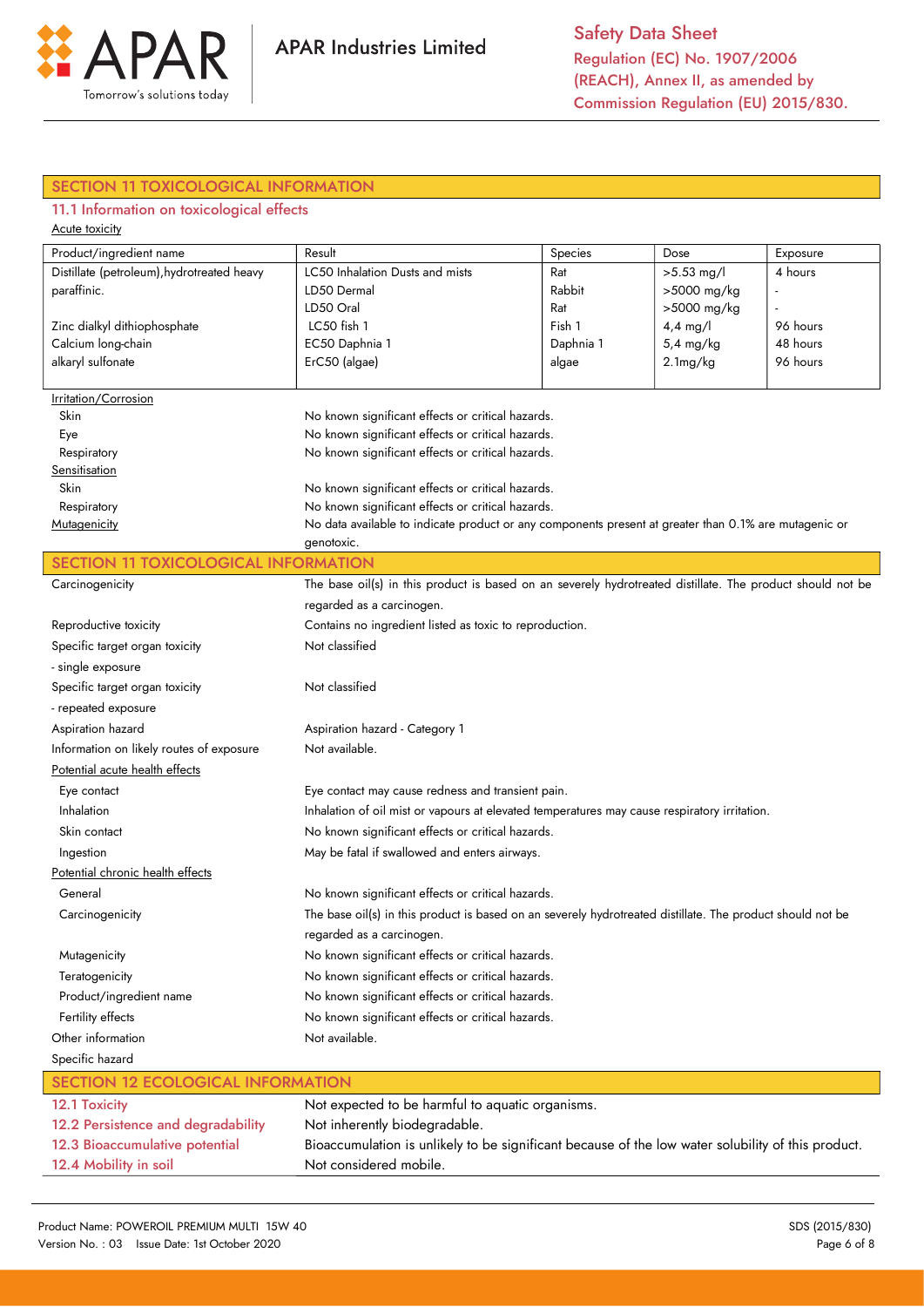

Safety Data Sheet Regulation (EC) No. 1907/2006 (REACH), Annex II, as amended by Commission Regulation (EU) 2015/830.

## 12.5 Results of PBT & vPvB **Assessment** 12.6 Other adverse effects

Not applicable.

Insoluble in water. Spills may form a film on water surfaces causing physical damage to organisms. Oxygen transfer could also be impaired.

### SECTION 13 DISPOSAL CONSIDERATIONS

The information in this section contains generic advice and guidance. The list of Identified Uses in Section 1 should be

consulted for any available use-specific information provided in the Exposure Scenario(s).

#### 13.1 Waste treatment methods

Methods of disposal

Product

Where possible (e.g. in the absence of relevant contamination), recycling of used substance is feasible and recommended. This substance can be burned or incinerated, subject to national/local authorizations, relevant contamination limits, safety regulations and air quality legislation. Contaminated or waste substance (not directly recyclable): Disposal can be carried out directly, or by delivery to qualified waste handlers. National legislation may identify a specific organization, and/or prescribe composition limits and methods for recovery or disposal. Yes

#### Hazardous waste

### SECTION 13 DISPOSAL CONSIDERATIONS

#### European waste catalogue (EWC)

| .          |                                                                     |  |
|------------|---------------------------------------------------------------------|--|
| Waste code | Waste designation                                                   |  |
| 13 03 07*  | mineral-based non-chlorinated insulating and heat transmission oils |  |
| $\sim$     |                                                                     |  |

#### Packaging

 Methods of disposal The generation of waste should be avoided or minimised wherever possible. Waste packaging should be recycled. Incineration or landfill should only be considered when recycling is not feasible.

## SECTION 14 TRANSPORT INFORMATION

### International transport regulations

|                                      | ADR/RID                  | <b>ADN</b>               | IMO/IMDG<br><b>Classification</b> | <b>ICAO/IATA</b><br><b>Classification</b> |
|--------------------------------------|--------------------------|--------------------------|-----------------------------------|-------------------------------------------|
| 14.1 UN number                       | Not regulated.           | Not regulated.           | Not regulated.                    | Not regulated.                            |
| 14.2 UN proper<br>shipping name      | $\overline{\phantom{a}}$ | $\overline{\phantom{a}}$ |                                   |                                           |
| 14.3 Transport hazard<br>class(es)   | $\overline{a}$           |                          |                                   | $\overline{\phantom{a}}$                  |
| 14.4 Packing group                   | $\overline{\phantom{a}}$ | $\overline{\phantom{a}}$ |                                   |                                           |
| <b>14.5 Environmental</b><br>hazards | No.                      | <b>No</b>                | No.                               | No.                                       |
| <b>Additional information</b>        | $\overline{a}$           | $\overline{\phantom{a}}$ |                                   | $\overline{\phantom{a}}$                  |

14.6 Special precautions for User Transport within user's premises: always transport in closed containers that are upright and secure. Ensure that persons transporting the product know what to do in the event of an accident or spillage.

14.7 Transport in bulk

according to Annex I of MARPOL 73/78 and the IBC Code Oils

|  |  |  | <b>SECTION 15 REGULATORY INFORMATION</b> |
|--|--|--|------------------------------------------|
|--|--|--|------------------------------------------|

| 15.1 Safety, health and environmental regulations/legislation specific for the substance or mixture |                                    |  |  |  |
|-----------------------------------------------------------------------------------------------------|------------------------------------|--|--|--|
| EU Regulation (EC) No. 1907/2006 (REACH)                                                            |                                    |  |  |  |
| Annex XIV - List of substances subject to authorization                                             |                                    |  |  |  |
| Annex XIV                                                                                           | None of the components are listed. |  |  |  |
| Substances of very high concern                                                                     | None of the components are listed. |  |  |  |
| Not applicable.<br>Annex XVII - Restrictions on the                                                 |                                    |  |  |  |
| manufacture, placing on the market and                                                              |                                    |  |  |  |
| use of certain dangerous substances,                                                                |                                    |  |  |  |